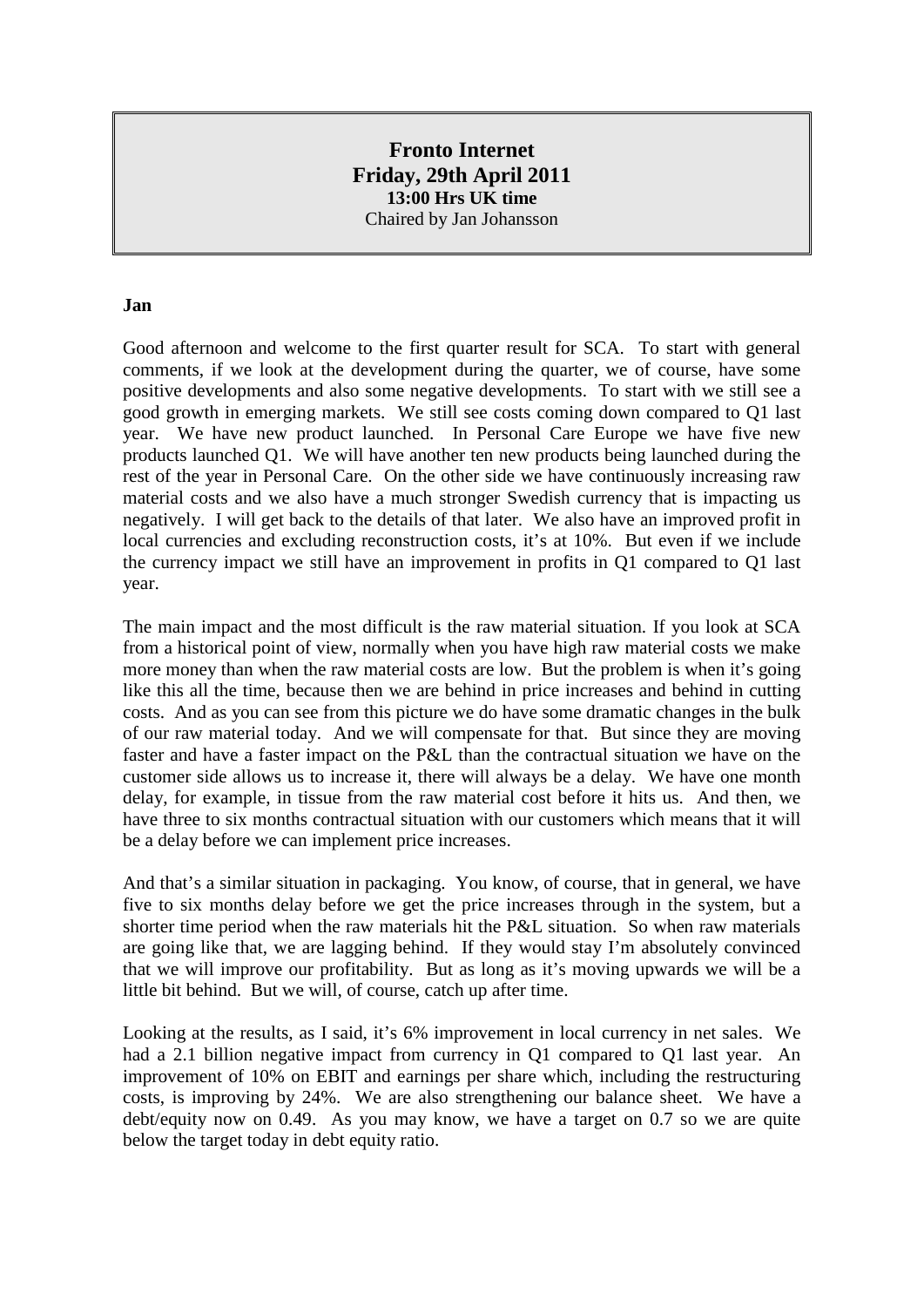$\mathcal{L}$ 

If we look at Q1 to Q4 which is probably the biggest difference and what has happened is what we at least tried to communicate during the Q4 presentation. We have the seasonality, we have the raw material and we have the currency. There is nothing else inside SCA that hasn't been performing in the way we expect it to perform. So it's those three that are impacting the result of Q1 compared to Q4. And as an example, we have 5% lower volumes in Personal Care in Q1 compared to Q4. We have 7% lower volumes in Tissue. In Americas we have 9% lower volume. The market was down 14%. But we were down 9%.

We have not lost any market share in any part of the world. On the contrary, we have gained market share. We have been producing fully in all our operations. So it's an effect of the seasonality which means that this volume will, of course, during this year be back since the market is not going down. The market is still growing, even if it's slower in some parts of the world, but still growing. Big impact from the volume, raw materials still going up in particular in packaging quite substantially compared to Q4 and then, of course stronger Swedish Krona in Q1 compared to Q4. That is the only thing that has impacted Q1 compared to Q4, nothing else.

If you look into the different parts of the business - I start with Personal Care, if we just take the raw material part. The impact of that Q1 to Q1 it means 3.5 percentage points in margin only the increase in raw materials. And as I said, lower sales compared to Q4, 5% which is also, of course, impacting a lot. We have quite a few positive things in Q1. We are now fully introducing the thin diapers on the market in Europe. We are starting now with the Nordic Countries and Russia. We are already supplying one of our major retail customers with thin diapers in Europe. We have the quality we need which we didn't have before, which means that we can start to regain some of the volume we lost during 2009 and 2010. And as I explained previously also, we have a big over capacity in Baby in Europe and we still have the costs for that. And gradually we can now start to fill the machines and of course, that will have a very positive impact on the margins.

Also the restructuring programme closing Linselles and moving everything to Poland is going according to plan. Will be finalised during Q3 this year and then, we will have an annual, positive effect of  $\epsilon$ 50 million in reduced costs. And also, as I said, the most important thing here is that we continue with innovation and five new products Q1, at least ten more new products during the rest of this year. That's the way we can improve margins, improve profitability. But we are also going to increase prices in Personal Care and normally from a historical point of view that hasn't been a very well used tool. But this, of course, with the raw material increases we see now, we need to introduce that tool in Personal Care also. So we can't only work with innovation. We have to start with the pricing tool and that's what we're going to do now going forward.

In Tissue we have the same situation only the raw material impact is 3.5 percentage points in margin impact. And the 7% lower volume compared to Q4 is, of course, having a big negative impact if you compare those two quarters. We have already initiated substantial price increases in Tissue. We initiated prices increases between 5% and 10%. In the US we have announced an 8% price increase and all our major competitors are on the same levels. But as the contractor situation is in US, for example, as I think I showed a couple of quarters ago, the bulk of the contract are for re-negotiation at the end of June, which means that they will not have an impact in the first half of the year. But the impact will come in the second half of the year.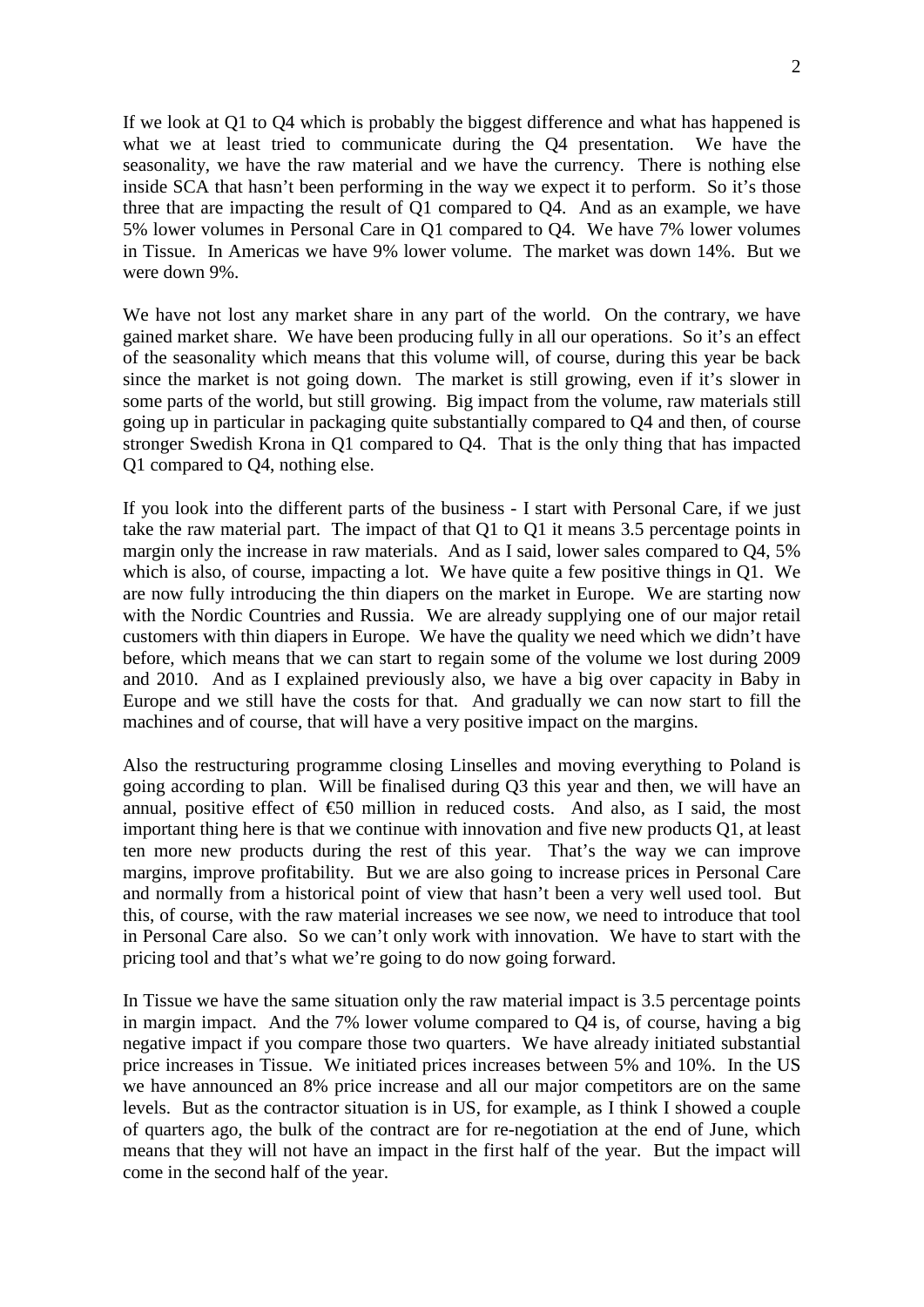Going into packaging – if I use the same method, the raw material price increase had a huge impact on the margins, as much as 7.8 percentage points, just the raw material Q1 to Q1. We are increasing prices. We did increase prices in Q4. We are increasing prices in Q1. We will continue to increase prices in Q2 in the level of 3% to 4%. But of course, we had the same situation here, the raw materials are up and we are increasing prices and there's a delay before you see the impact of that in the P&L. But the momentum on the market is good. The growth is back and as far as we can see, all our competitors are in the same position as we are, which means that they're also increasing prices. So I feel quite confident that we will continue to see improvement in the packaging business.

In the Forest operation, we have seen price increases in LWC of 8% in Q1, but due to the currency situation we only got 1.3% of that. In SC there is a price increase of 6% and since we produce most of that outside Sweden, we get the 6%. In newsprint we have seen price increases of 18% to 23% and depending whether it's produced outside Sweden or inside Sweden we get the whole of that or a part of that. We still see a need for further price increases. So we will push for another 5% to 7% price increase in magazine paper in the second half of this year and substantially higher on newsprint. But due to the contractual situation it will happen in the second part of the year and not in the first part of the year. And of course, when I talk about currency impact in the other business areas, it's mainly translation. Here we also have a transaction currency impact and that is 175 million SEK compared to Q1 last year. So the transaction we are being hit here, and translation in the other business areas.

So going forward, we still see a very good demand for our business. We still see a good growth in emerging markets. But we also see raw material continue to go up, in particular, the OCC, the raw material to packaging, but also some waste paper coming up. The pulp is up in Dollar. But since the Dollar is weakened to Euros and Euro it has been stable or even maybe a bit lower in Q1 than in Q4. We will increase prices in all our business areas with different timeframes and we feel confident that we will succeed in the price increases also. So with this short presentation, I know you would rather like to ask questions, I will open the floor for questions and also ask Lennart to join me to help me to answer.

## **Johan Sjöberg –** *Carnegie*

*Yes, hello Johan Sjöberg, Carnegie. Could you say something about Q2 outlook when it comes to your margins, EBIT or something?*

## **Jan**

If you look at Q2, of course, we will get back some of the volumes for the seasonality that you saw in Q1. But if we could start with Tissue we will not see any or very, very small impact of price increases in Q2. But we still see raw material coming up in Q2. Then, you have a combination of higher volumes, very little price increases and higher raw materials. So then the question is how much will the raw materials go up compared to the compensation you get from the volume? And then, you will have the impact of the price increases starting in the second half of the year.

Packaging will continue with price increases in Q2 in the level of 3%, 4% as I said**.** We'll see another volume coming into the market. But OCC, as I show in the picture, is the one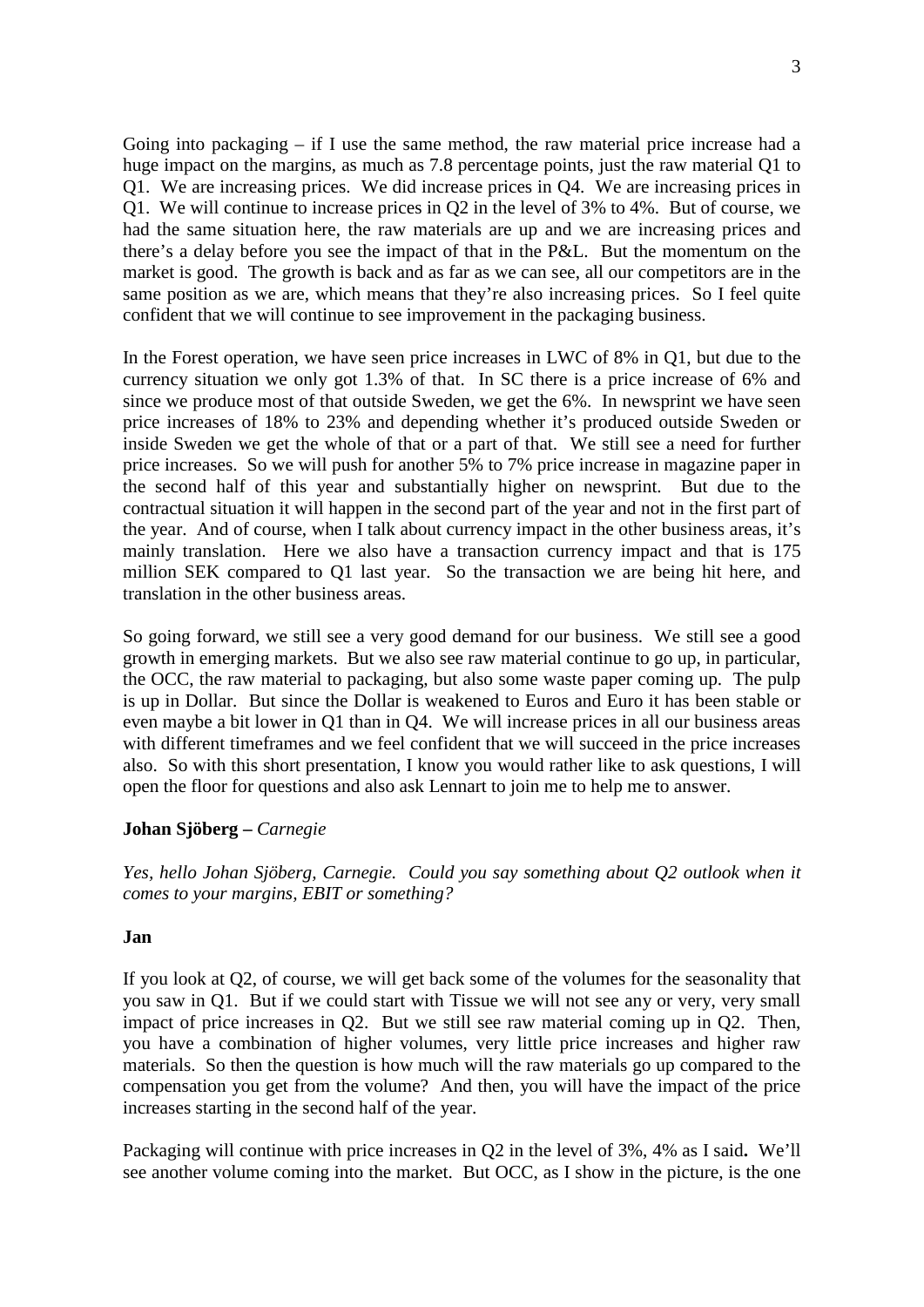that's going up the fastest. It also depends of course, is it going to stay there or is it going to continue up and then, we need to continue with the price increases. And Forest, second half of the year. Personal Care you will see some volume impact in Q2. Some maybe small price increases, also depending on in particular the oil based products, where the cost for that is heading.

But the main impact of Personal Care also when it comes to restructuring, the cost savings, the closure of Linselles, the building up of Poland. The most important in Personal Care now – in Europe anyway – is to get new contracts in Baby, because we are sitting with a cost structure and we don't have the volume. And we feel quite confident that with the new technology, with the new products that have been tested by the market and received very positive judgements, that we will be able to do that. The rest of the world is going very well in terms of growth and the necessary price increase. It's Europe that is the challenge.

# **Johan Sjöberg -** *Carnegie*

*Yes, also looking at full year outlook, last quarter you said that 2011 adjusted EBIT would be higher compared with 2010 adjusted EBIT. How do you see it today?*

## **Jan**

And I also added everything else alike, which means that it will depend on how the raw materials are developing. I don't have any problem with our own operation. We will operate 100%. We produce 100%. We will continue to gain market share. But it's almost impossible to have a view on where the raw material will head from here. So from that aspect it's difficult to answer now. We had an idea… we hadn't thought that they would sort of not continue to increase. But and I know you're not supposed to blame Japan, but a lot of the waste paper to China is coming from Japan and that is not possible at the moment, which that means that they are already in Europe and in the US sourcing the waste paper. And as soon as we get the Japanese sourcing up and running again, we believe that there will be a relief on the increase of raw material. But if it continues, then it's difficult.

# **Lars Kjellberg – Credit Suisse**

*Do you in any of your contracts on the Personal Care side have any passed through contracts through any other raw materials?*

## **Jan**

No.

# **Lars Kjellberg – Credit Suisse**

*If not, do you sense there's any degree of pricing power, you know, consumer inflation is comparatively low ex foodstuffs and petrol, etc. But so how do you perceive your opportunity to actually compensate through price?*

**Jan**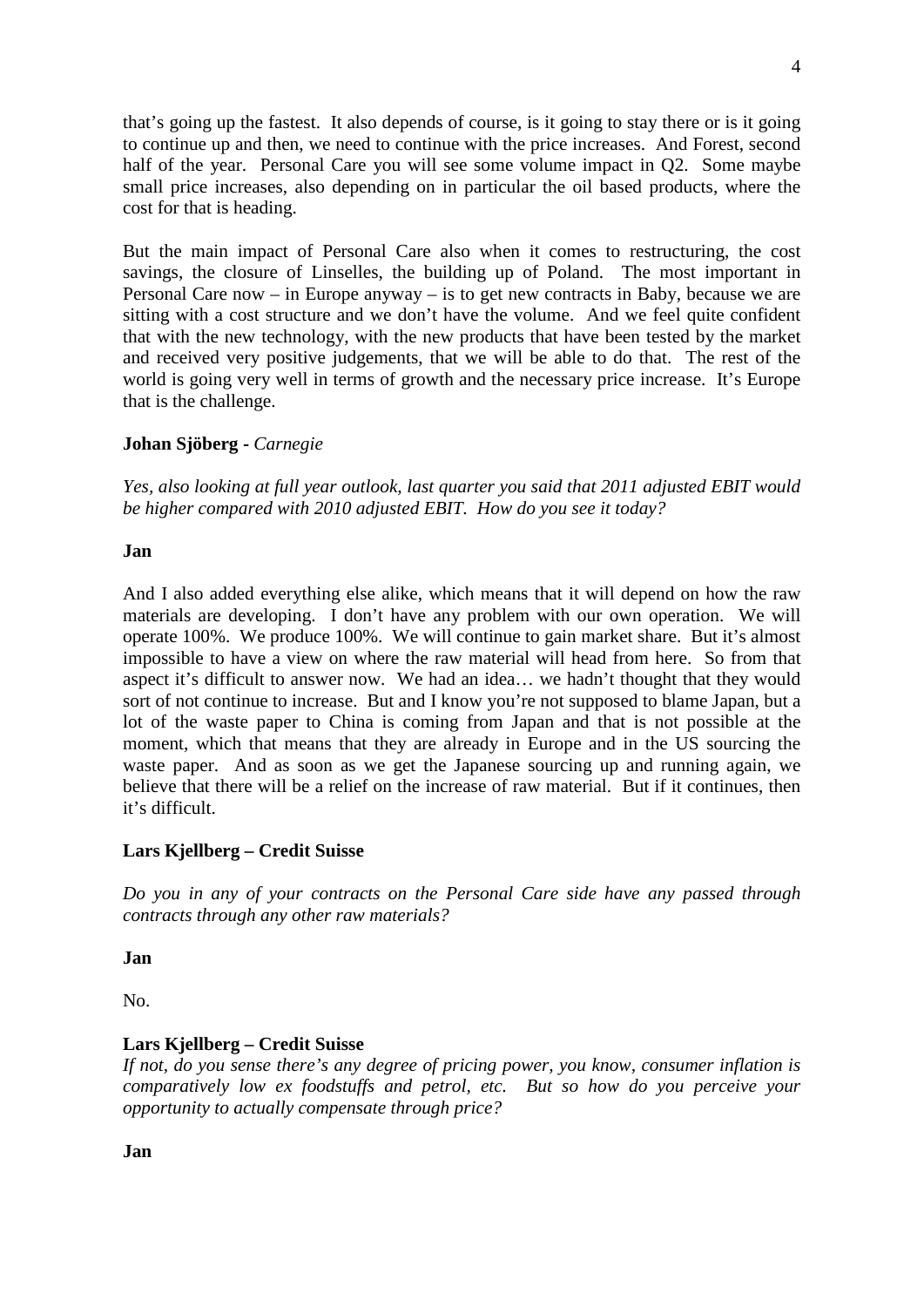It's two ways. One is new products, as I said, because then you can put yourself in a different position on the market, which is very important. That's normally the way we do in improving profitability. But I feel confident, since if you look at Kimberly-Clerk, if you look at Procter & Gamble and all our competitors and the reports they have issued now, they are all in the same situation. And they have all announced substantial price increases, but also substantial cost cutting. So if we are all in the same situation, we all see the necessity of increasing prices, I think there will be an opportunity to do that. If it would only be SCA, then it would be much more difficult.

# **Lars Kjellberg – Credit Suisse**

*And when it comes to the currency situation, it is what it is. But how are you hedged today, and on that note, you talk about transaction exposure in publication papers, but surely there's a meaningful element in kraftliner from your Swedish mills?*

# **Jan**

Absolutely, that's right. I forgot to say that. Of course the packaging operation in Sweden has been impacted in the same way as the Forest operation. And Lennart, maybe you will comment on the hedge.

# **Lennart**

Yes, and normally we have some four to six months hedged. We had some hedges for the Forest operations export out from Sweden from the beginning of the year mainly in Europe and that is still also giving us some hedge this year, also for the remaining part.

# **Lars Kjellberg – Credit Suisse**

*And just to follow up on that, you know, packaging side. Do you have any number for the actual transaction exposure was or the negative impact for the packaging in Q1?*

# **Lennart**

That transaction it's, if I remember the correct one was some 40, 50 million Swedish Krona and that is mainly coming from what you're pointing at our costs for kraftliner in Sweden last year. We are exporting it in Europe.

# **Lars Kjellberg – Credit Suisse**

*And you didn't have any significant maintenance work at those mills in Q1?*

# **Lennart**

No.

**Lars Kjellberg – Credit Suisse** Thank you.

**Linus Larsson – SEB Enskilda**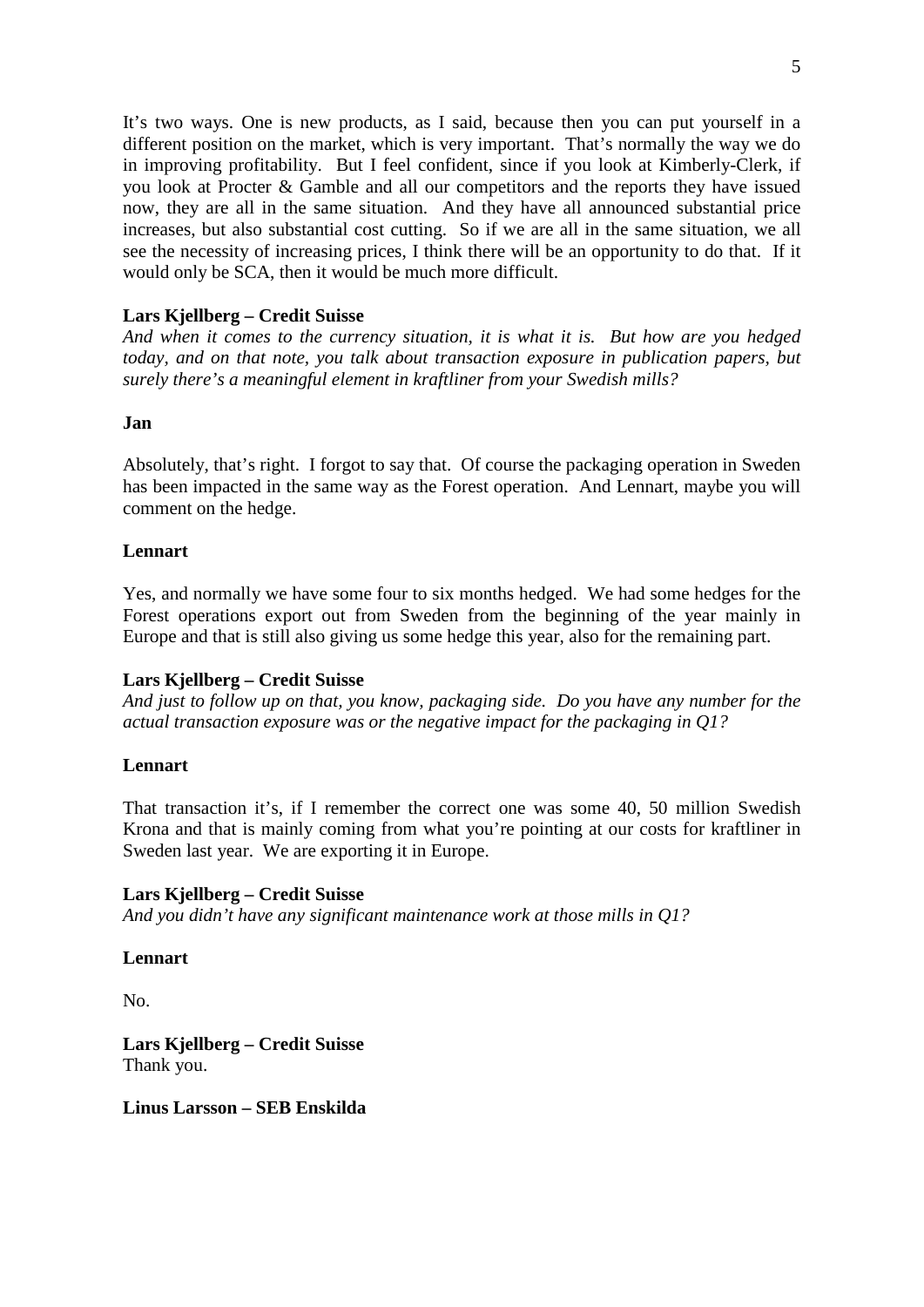*A couple of questions on the cost side in the second quarter. If you look at the first quarter compared to the fourth the raw material costs were up 220 Swedish Krona, something like that. Do you have a rough…?*

#### **Jan**

It really is more if you take the transaction into consideration.

#### **Linus Larsson – SEB Enskilda**

*Do you have any early indication what one should expect for Q2? I know it's early days.*

#### **Jan**

I don't know, if you look at April how is the currency?

#### **Lennart**

But you are talking more about the raw material, you said the currency, it's the raw material.

#### **Linus Larsson – SEB Enskilda**

*No, the raw materials. Then there are currency aspects in that.*

### **Lennart**

What we can see, as Jan said, we see a continuous increase in the OCC prices into the second quarter and also that we gradually have seen it increasing in the first quarter for recovered paper. I mean also pulp has come up to the \$1,000 level, but here of course, we have seen weaker Dollar, so in Euro terms, it is – f anything – a bit slower.

#### **Linus Larsson – SEB Enskilda**

*But it appears as if the lion's part of those more than 200 million cost increase that you see in the first quarter compared to the fourth quarter, is OCC actually in the packaging division. So should one be concerned that anything that has to do with oil or other input cost pressures is still ahead of us?*

#### **Jan**

You know, the level of the oil price today, and if that continues to go up, of course, that will have an impact. I mean your guess is as good as mine if that would happen. But if we look at how it is, we will see further increases in raw material, I think in all raw material, maybe except pulp, during Q2. But maybe less in some of them, and OCC is up quite substantially still if I remember rightly. OCC is probably the biggest challenge.

**Linus Larsson – SEB Enskilda***So you think even in the next quarter OCC will be the bigger component in the cost inflation all in all?*

**Jan**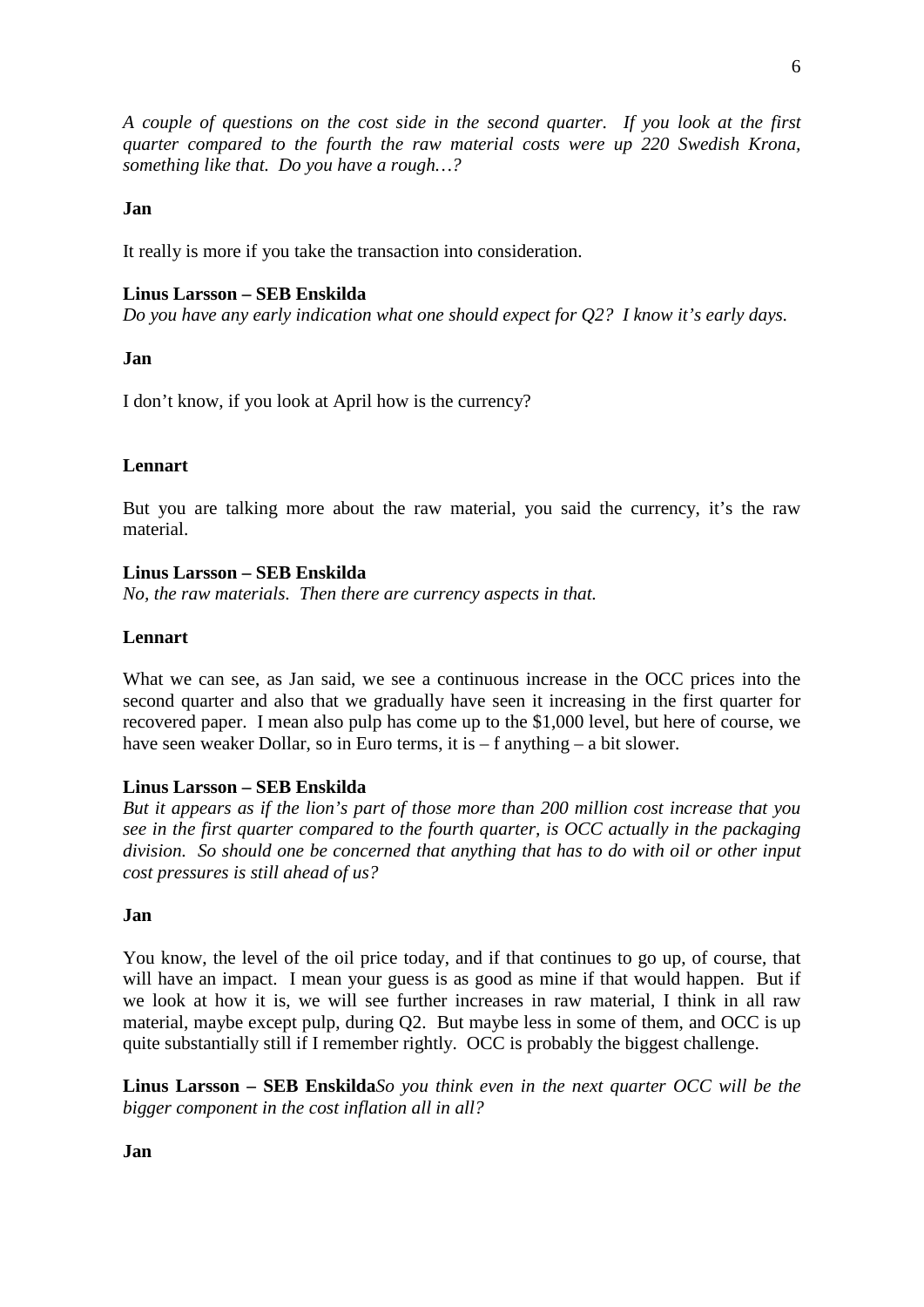Yes.

## **Linus Larsson – SEB Enskilda**

*And then also, on the cost side, the energy costs seem to have increased some 70 million in Q1 versus Q4. Is that seasonally easing in the second quarter? Are gas costs, the electricity prices coming down?*

## **Lennart**

Somewhat, but we expect it to be quite flat, marginally down.

## **Jan**

When we have about 55%, 60% hedged all that gas and electricity.

## **Linus Larsson – SEB Enskilda**

*And then just finally, you mentioned the gearing which has come down quite a lot. You have a strong balance sheet. You have a long term agenda when it comes to growth in certain parts of your company. Should we prepare for something happening there especially on the hygiene side? Is it likely that in the next 12 month period we will see SCA making some moves in the M&A area.*

#### **Jan**

Well, I mean we are certainly looking into M&A possibilities and we talked about Brazil I think last quarter, and that's still a high priority for us, and we believe that we have some interesting options in Brazil. And still China is a question mark, except in incontinence, where we are already in China and doing quite well. But in our other categories how we should go into China and organically it's probably very difficult or impossible. So you would probably need a partner in some way to do that. There is also of course, we talk also about consolidation in the paper industry and the packing industry. There is also need of consolidation in the hygiene business in Europe and that may also raise some opportunities. But I mean you never know, but if there is, of course, as a market leader we will certainly look at it.

**Linus Larsson – SEB Enskilda** Thank you.

## **Claes Rasmussen** - Swedbank

*Claes Rasmussen, Swedbank. You say in the US you have announced price increases of 8% on Tissue and normally you sort of get half of that. Do you think that this time it's more of an issue to get more of that than half of the close to 8%?*

## **Jan**

It has always been a tradition in the US to get half, but I think the needs – I mean looking at what is happening on the raw material side – are quite big now. So I would be rather disappointed if we only got 50% of that price increase. So I hope that we can change that.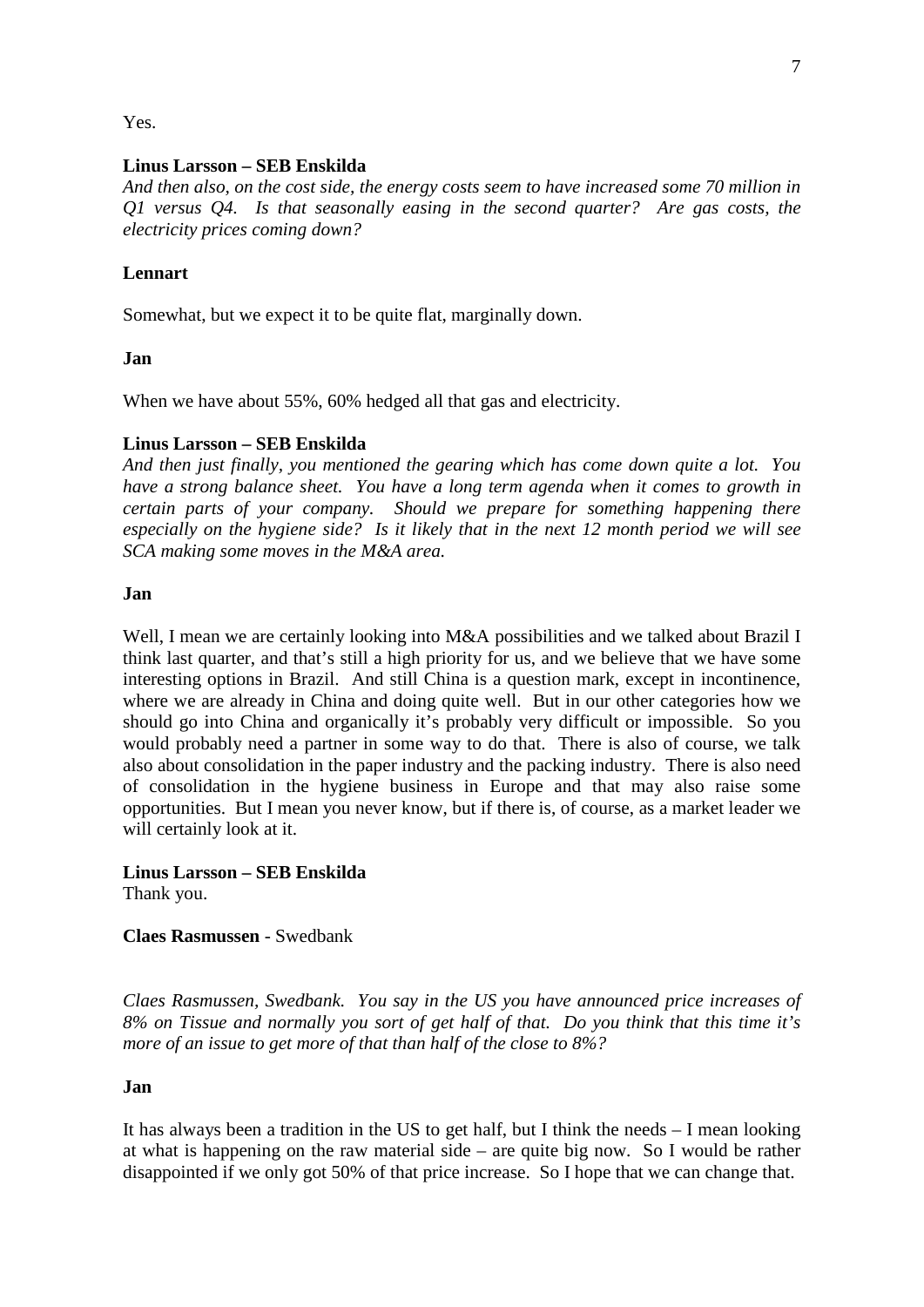#### **Claes Rasmussen**

*And also if you can, we have seen the Test Liner and fluting prices go up with the higher raw material cost, but we have really seen any change to Kraft Liner prices even though they have been some announcements of price increases. How do you see Kraft Liner prices developing?*

#### **Jan**

I think they will increase. There is a need for increase in kraftliner also. The raw material is going up on that side also, not only on testliner side. So I would expect price increases.

#### **Claes Rasmussen**

Right, thanks.

#### **Lennart**

And if you compare with the first quarter last year you have quite significant price increase also for kraft. It was a bit earlier than testliner.

#### **Jan**

Do we have any questions from the telephone conference?

#### **Operator**

Our first question from the phone line comes from Oscar Lindstrom from Erik Penser Bank. Your line is open, please go ahead.

#### **Oscar Lindström** – *Erik Penser Bank*

*Yes, good afternoon. I actually have three questions. I hope that's all right? The first one regards Tissue. Now, I've understood that you've had some price pressure in the private label Tissue segment in Germany during the first quarter and that sort of seems to point that it's quite difficult to raise prices there. You know has that competitiveness continued into Q2?*

#### **Jan**

We have always tenders out, of course, and every time you have a tender you always are afraid of what's going to happen with the pricing of those tenders. So that's not something new for us. But we don't see any different actions or behaviours that would make us more nervous for the price increases we will have during the second half year, no. It's not an unnormal market situation.

### **Oscar Lindström** – *Erik Penser Bank*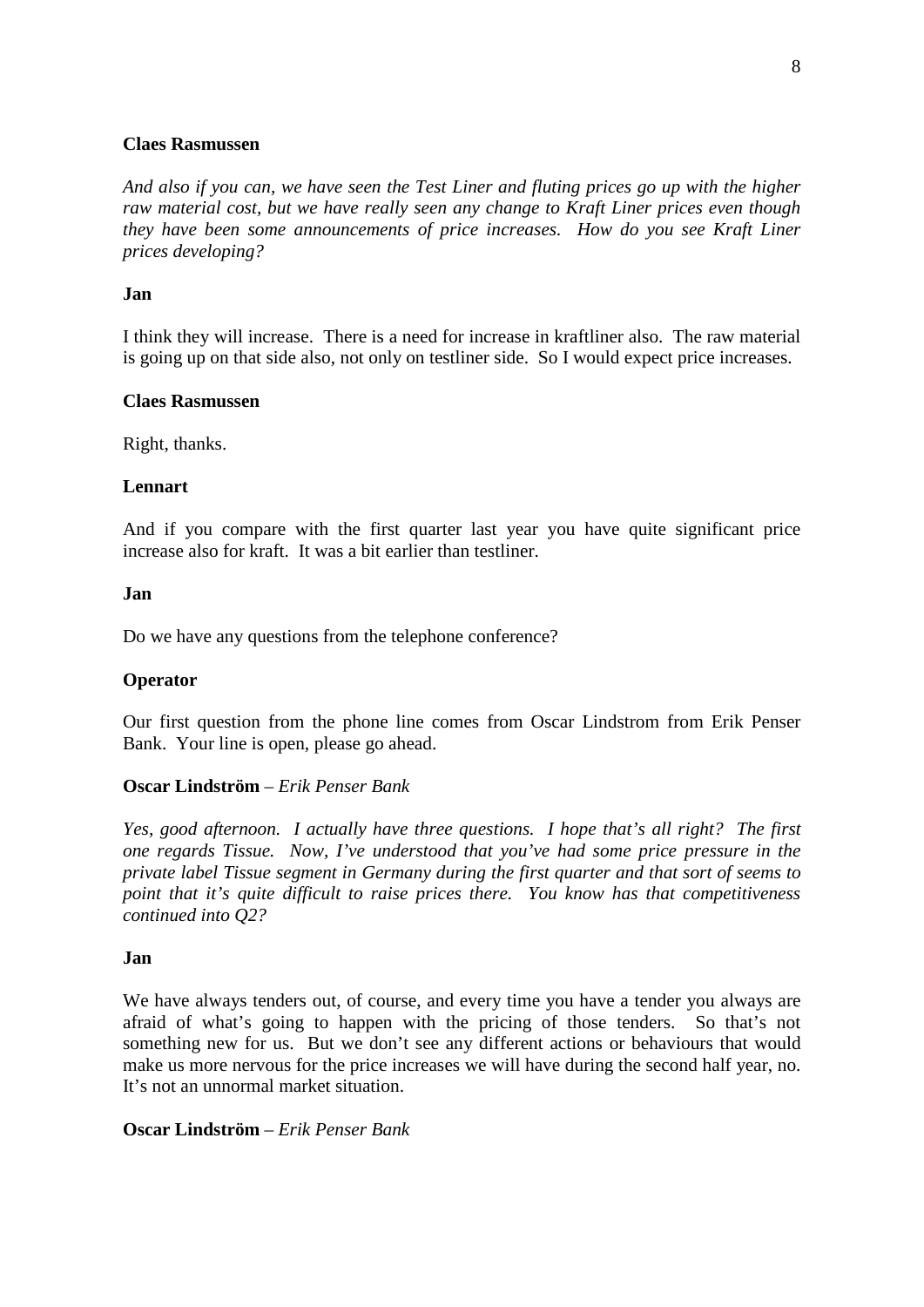*All right. Thank you. Second question concerns cost savings. Now, your baby supply chain restructuring programme is coming to an end and in this report you talk about activities to lower costs. Do you have any specific activities sort of up your sleeve to cut costs in this situation?*

## **Jan**

We've, as you may know, programmes ongoing in all our business areas today. I mean we have announced some of them in Forest. And in Tissue Europe, we are continuing first of all of course with the Procter & Gamble acquisition to get all the synergies out of that. But also to improve the efficiency in all our production facilities. We have a blueprint of the optimal plant and how we implement that blueprint in plant after plant, and that will certainly continue. In Packaging we have finalised a big restructuring programme, the one billion saving. But we continue of course with other saving initiatives without adding any restructuring costs to that in the report. But we also believe that there is an interesting opportunity within Hygiene Europe to improve efficiency and save costs. And we are just looking into that and it's too early to say what impact it may have.

## **Oscar Lindström** – *Erik Penser Bank*

*Could you say a little bit more about it? Does it sort of continued supply chain restructuring or is it more of an osthyvel method?*

## **Jan**

Osthyvel we'll always do and otherwise it's too early to comment on it.

## **Oscar Lindström** – *Erik Penser Bank*

*My final question if I may, concerns, you talked about sort of growth and you talked about areas where you'd like to grow or where you are looking into acquisition, and you talked about consolidation in the hygiene business in Europe and so on. Do you see any opportunities for divestments? Is that something that you're also investigating or is it purely on the acquisition side?*

#### **Jan**

We have been divesting for the past three years and maybe it's time now to invest instead.

**Oscar Lindström** – *Erik Penser Bank*

*So you're more focussing on that going forward?*

## **Jan**

On the growth side, yes.

## **Oscar Lindström** – *Erik Penser Bank*

All right. Thank you very much.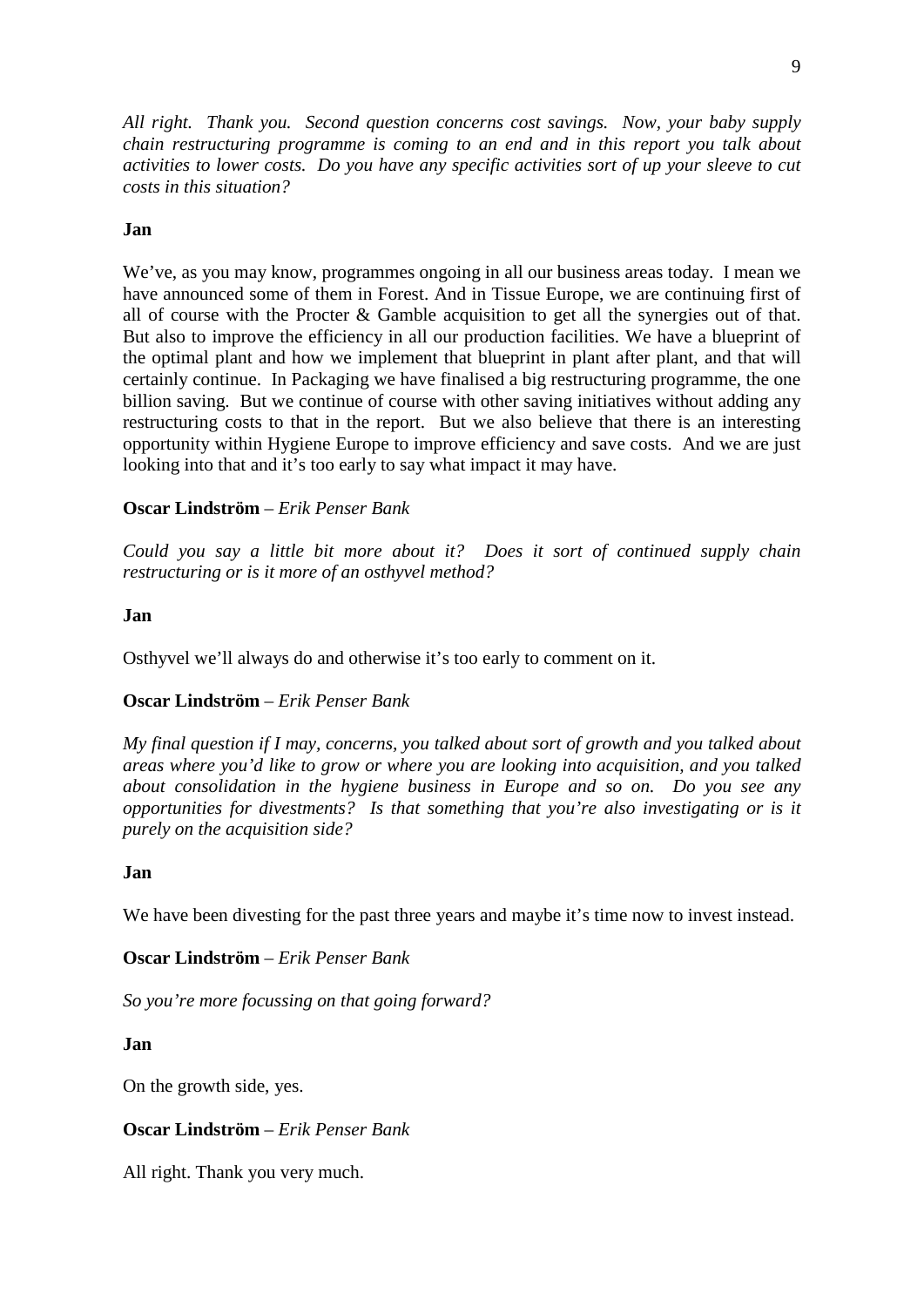### **Jan**

Thank you.

## **Operator**

The next question from the phone comes from the line Ross Gilardi from Merrill Lynch. Your line is open.

## **Ross Gilardi** – *Merrill Lynch*

*Yes, good afternoon everybody. Thank you. I've just got a couple of questions. John, you know, I appreciate that the cost environment is tough. But certainly there's a lot of talk about the external, you know, environment here and how you're taking share in the hygiene business that your volumes are up 1% and your personal care earnings are down 20% year on year. Are you satisfied that you're doing really all the right things here and are you getting compensated for your innovation from your customers? And if so, why aren't we seeing mixed benefits flow through on the earnings? And why aren't we seeing more than 1% volume growth year on year overall?*

## **Jan**

Well, if you look at Personal Care, volume is of course important and in the emerging markets we do have volume growth. But it's even more important to grow the sales, which means that you can with the same volume increase sales as we have, even though it's quite low for the group. It's only 3% in local currency and that's of course too low and I'm not satisfied by that. But we should not only look at volume we should also look at the same volume at a higher price and a higher margin. And the innovation process we are running now will certainly over time generate higher sales and higher profits and as I just said we launched five new products during Q1. We have another ten plus coming during this year and of course it takes time. I mean you need to get it on the shelves. You need to get the sales volumes up. But they will absolutely generate higher sales and higher margins once they are out in the market and have the right position. But I'm not satisfied with 3%.

## **Ross Gilardi** – *Merrill Lynch*

*And then, on the Tissue business, the volumes held up very well of course in the recession, you know. But since then haven't, don't seem to have snapped back particularly hard. You seem to have some limitations on your pricing power in the Tissue business certainly at the very least, as you well point out, there are lags here. But the fact that you're getting squeezed suggests that there's some excess capacity in the industry. Given that, why are you adding capacity in the Tissue business? And do you actually need to do the opposite and have a more aggressive capacity rationalisation in this market?*

(Due to technical problems the red-marked part of the question did not go through)

**Jan**